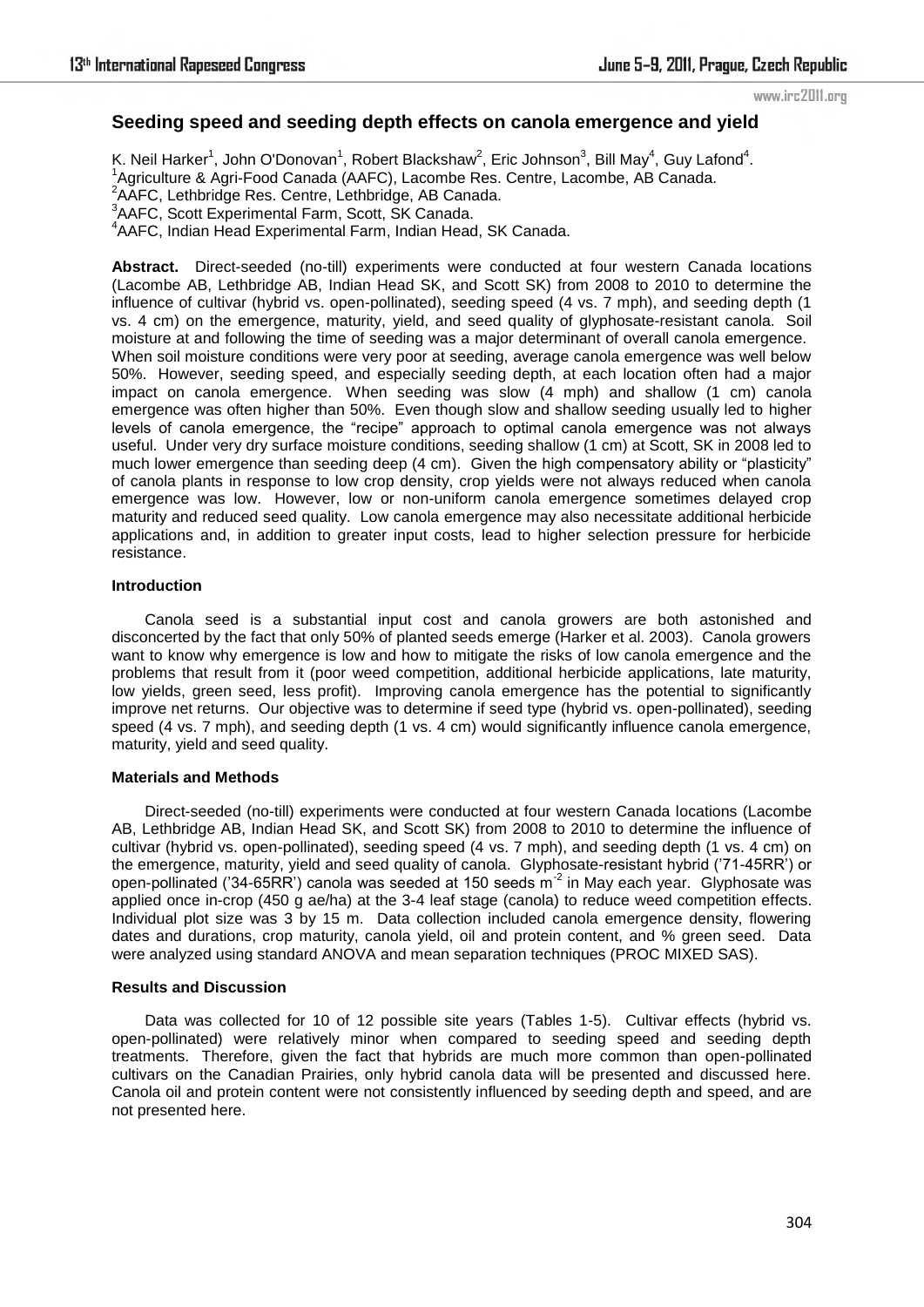| <b>Table 1.</b> Trybild calloid emergence (plants in<br>as implemed by seeding depth and speed. |         |      |      |      |            |      |            |      |       |      |
|-------------------------------------------------------------------------------------------------|---------|------|------|------|------------|------|------------|------|-------|------|
|                                                                                                 | Lacombe |      |      |      | Lethbridge |      | ndian Head |      | Scott |      |
| Treatment                                                                                       | 2008    | 2009 | 2010 | 2008 | 2009       | 2009 | 2010       | 2008 | 2009  | 2010 |
| $4$ mph, $1$ cm                                                                                 | 101     | 52   | 59   | 45   | 52         | 112  | 129        | 37   | 52    | 89   |
| 4 mph, 4 cm                                                                                     | 80      | 30   | 30   | 49   | 76         | 111  | 134        | 64   | 57    | 57   |
| 7 mph, 1 cm                                                                                     | 79      | 43   | 63   | 60   | 46         | 98   | 125        | 20   | 70    | 96   |
| 7 mph, 4 cm                                                                                     | 61      | 24   | 52   | 35   | 63         | 80   | 112        | 63   | 40    | 49   |
| LSD                                                                                             | 24      | 20   | 27   | 12   | 24         | 26   | 49         | 12   | 28    | 18   |

|  |  |  |  |  | <b>Table 1.</b> Hybrid canola emergence (plants $m-2$ ) as influenced by seeding depth and speed. |  |  |  |  |
|--|--|--|--|--|---------------------------------------------------------------------------------------------------|--|--|--|--|
|--|--|--|--|--|---------------------------------------------------------------------------------------------------|--|--|--|--|

\***Bolded values** were significantly different (P < 0.05) from the expected "optimum" treatment (4 mph, 1 cm).

Seeding deep (4 cm) had the largest negative impact on canola emergence (Table 1). With one exception (Scott 2008), in cases were canola emergence was significantly lower than the expected ―optimum‖ treatment (4 mph, 1 cm), seeding at a depth 4 cm was the problem. In the case of Scott 2008, precipitation during the 3 weeks surrounding seeding was only 10.4 mm (Table 2). Therefore, given very dry conditions, it is not always best to seed shallow (1 cm). However, it is notable that at the location with the lowest precipitation of all site-years (Lacombe in 2009), canola emergence was optimal at a seeding depth of 1 versus 4 cm.

| Table 2. Precipitation (mm) 1 wk before seeding (WBS) and 1 & 2 wk after seeding (WAS). |  |
|-----------------------------------------------------------------------------------------|--|
|-----------------------------------------------------------------------------------------|--|

|       | Lacombe |      |      |      | Lethbridge |      | Indian Head | Scott |      |      |
|-------|---------|------|------|------|------------|------|-------------|-------|------|------|
| Time  | 2008    | 2009 | 2010 | 2008 | 2009       | 2009 | 2010        | 2008  | 2009 | 2010 |
| Date* | 5       |      |      | 18   | 26         | 15   | 20          | 16    | 15   | 14   |
| 1 WBS | 6.3     | つつ   | 5.7  | 1.6  | 2.9        | 1.4  |             | 8.2   |      | 2.2  |
| 1 WAS | 19.6    | 2.4  |      | 71.3 |            | 0.6  | 24.2        | 1.8   | 14.2 | 0    |
| 2 WAS |         | 4.4  | 32.2 | 10.8 | 22.9       | 10.4 | 23.4        | 0.4   | 1.6  | 89.0 |
| Total | 25.7    | 9.0  | 37.9 | 83.7 | 23.8       | 124  | 47.6        | 10.4  | 16.0 | 91.2 |

\*May dates of seeding

High seeding speed (7 mph) per se negatively influenced canola emergence only at Indian Head in 2009 and Scott in 2008 (Table 1). Therefore, seeding "deep" (4 cm) appeared to have a stronger negative influence on canola emergence than seeding "fast" (7 mph).

Canola yield was not usually reduced by suboptimal seeding depth and speed treatments (Table 3). The exception was at Lacombe in 2009 where all treatments other than 4 mph at 1 cm led to significantly lower yields. The high compensatory ability or "plasticity" of canola usually preserves yield, but yield is not the whole story. Sparse stands of canola often require greater herbicide inputs to preserve yield with the attendant increases in input costs, additional selection pressure for weed resistance to herbicides, and lower profit margins.

|  |  |  | Table 3. Hybrid canola yield (t ha <sup>-1</sup> ) as influenced by seeding depth and speed*. |  |  |
|--|--|--|-----------------------------------------------------------------------------------------------|--|--|
|--|--|--|-----------------------------------------------------------------------------------------------|--|--|

|                 | Lacombe |      |      | _ethbridge |      | ndian Head |      | Scott |      |      |
|-----------------|---------|------|------|------------|------|------------|------|-------|------|------|
| Treatment       | 2008    | 2009 | 2010 | 2008       | 2009 | 2009       | 2010 | 2008  | 2009 | 2010 |
| 4 mph, 1 cm     | 4.8     | 5.2  | 3.5  | 3.1        | 3.7  | 2.7        | 2.4  | 3.6   | 3.1  | 2.1  |
| $4$ mph, $4$ cm | 4.4     | 4.2  | 3.5  | 2.9        | 3.9  | 2.9        | 2.1  | 4.3   | 3.2  | 2.0  |
| 7 mph, 1 cm     | 4.8     | 4.7  | 3.3  | 2.8        | 3.7  | 2.8        | 2.1  | 3.4   | 3.0  | 2.2  |
| 7 mph, 4 cm     | 4.7     | 4.8  | 3.5  | 2.9        | 4.0  | 2.8        | 2.1  | 3.8   | 3.0  | 2.1  |
| LSD             | 0.5     | 0.4  | 0.5  | 0.4        | 0.5  | 0.4        | 0.9  | 0.5   | 0.4  | 0.2  |

\***Bolded values** were significantly different (P < 0.05) from the expected "optimum" treatment (4 mph, 1 cm).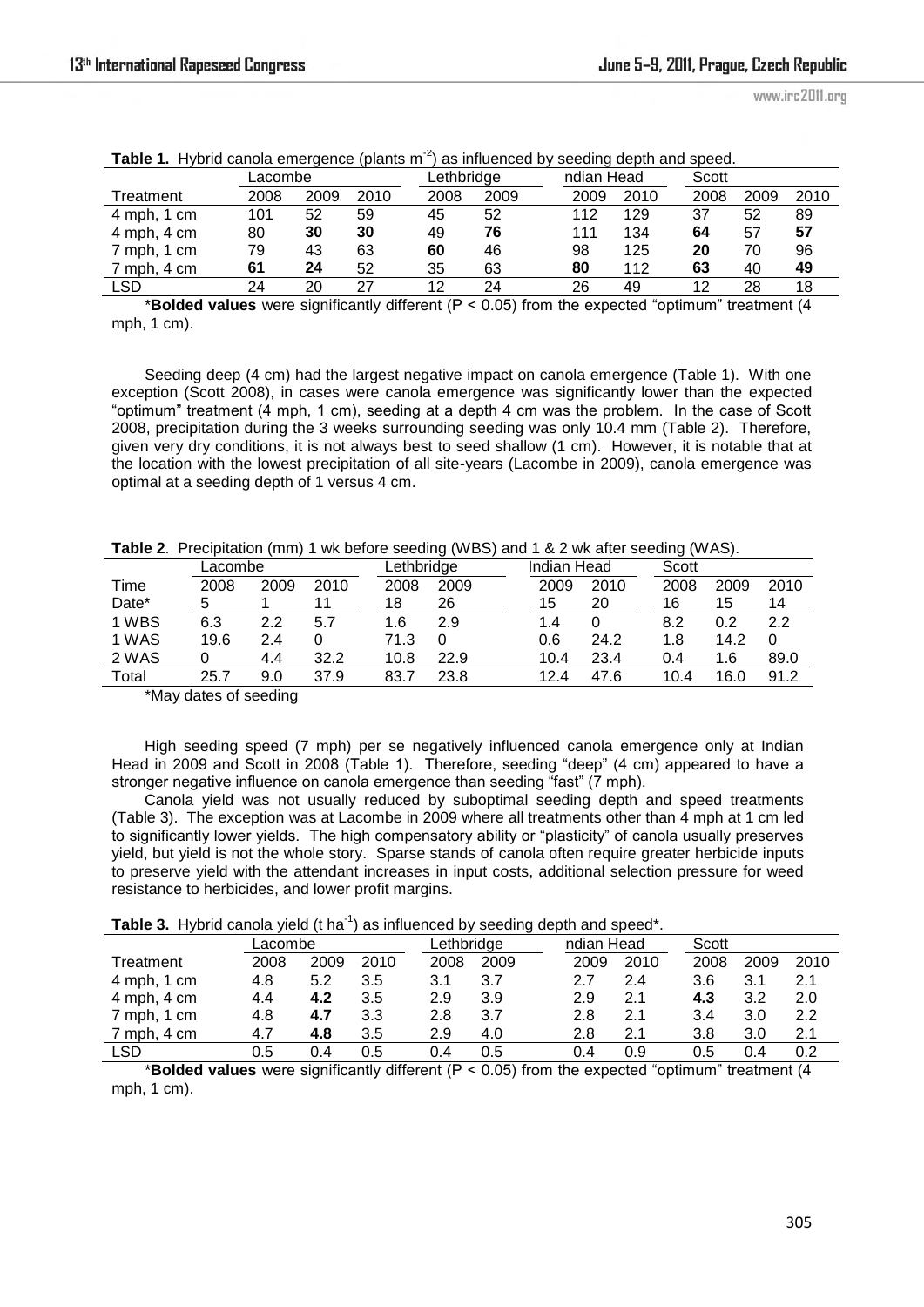Canola maturity can be delayed as canola "branches out" to compensate for poor emergence. There were significant delays in canola maturity at 4 of 10 site-years for sub-optional seeding depth and seeding speed treatments (Table 4). Maturity delays lead to delayed harvests and, depending on fall-harvest weather conditions, can reduce canola seed quality.

|                 | _acombe |      |      | Lethbridae |      | ndian Head |      | Scott |      |      |
|-----------------|---------|------|------|------------|------|------------|------|-------|------|------|
| Treatment       | 2008    | 2009 | 2010 | 2008       | 2009 | 2009       | 2010 | 2008  | 2009 | 2010 |
| $4$ mph, $1$ cm | 112     | 127  | 125  | 96         | 105  | 109        | 102  | 100   | 118  | 103  |
| 4 mph, 4 cm     | 116     | 128  | 127  | 97         | 102  | 110        | 104  | 99    | 118  | 106  |
| 7 mph, 1 cm     | 113     | 128  | 126  | 95         | 102  | 108        | 103  | 101   | 118  | 103  |
| 7 mph, 4 cm     | 116     | 127  | 126  | 96         | 103  | 109        | 103  | 100   | 118  | 107  |
| LSD             |         |      |      |            |      |            |      | 4     |      |      |

\***Bolded values** were significantly greater (P < 0.05) than the expected "optimum" treatment (4 mph, 1 cm). Days to maturity were determined from the date of seeding to swathing (wind-rowing).

Green seed levels (Table 5) did not appear to be positively associated with delayed maturity (Table 4). Sub-optimal seeding treatments increased green seed levels at Indian Head in 2009 and 2010 and at Scott in 2009. We were not able to detect significant maturity delays from similar treatments at any of these sites. Therefore, green seed treatments were not necessarily caused by delayed maturity.

|  | Table 5. Hybrid canola % green seed as influenced by seeding depth and speed*. |  |  |  |  |
|--|--------------------------------------------------------------------------------|--|--|--|--|
|--|--------------------------------------------------------------------------------|--|--|--|--|

|             | Lacombe |      |      |      | Lethbridge |  | ndian Head |      | Scott |      |      |
|-------------|---------|------|------|------|------------|--|------------|------|-------|------|------|
| Treatment   | 2008    | 2009 | 2010 | 2008 | 2009       |  | 2009       | 2010 | 2008  | 2009 | 2010 |
| 4 mph, 1 cm |         |      | 14   |      |            |  |            |      |       |      |      |
| 4 mph, 4 cm |         |      | 20   |      |            |  |            |      |       |      |      |
| 7 mph, 1 cm |         |      | 14   |      |            |  |            |      |       |      |      |
| 7 mph, 4 cm |         |      | 14   |      |            |  |            | 14   |       |      |      |

\***Bolded values** would be marketed as a lower grade than the expected "optimum" treatment (4 mph, 1 cm). "Distinctly green" seed levels  $\le 2$ ,  $> 2$  &  $\le 6$ , and  $> 6$  &  $\le 20\%$  result in canola grades of #1, #2, #3, respectively. Distinctly green" seed levels above 20% are graded as "sample".

### **Conclusions**

Seeding canola too deep (4 cm) sometimes substantially reduced canola emergence. In some cases, poor emergence delayed canola harvest and reduced seed quality. Seeding speed and cultivar (hybrid or open-pollinated) had less impact on canola emergence than seeding depth. Given canola's compensatory ability, low emergence did not always reduce yield. However, to protect yield from weed competition in poor canola stands, additional herbicide inputs may be required.

Although canola growth (Qaderi et al. 2006) and yield (Nuttall et al. 1992; Polowick and Sawhney 1988; Young et al. 2004) are generally favoured by cool conditions, initial canola emergence is favoured by relatively warm temperatures near the soil surface. In this study, canola emergence was also influenced greatly by soil moisture conditions. On the Canadian Prairies and across the Great Plains, the soil moisture conditions necessary for optimal crop emergence are most likely to be found in direct-seeding (no-till) systems (Blevins et al. 1971; Jones et al. 1968; Malhi and O'Sullivan 1990). Precipitation levels cannot be managed, but soil water availability and precipitation retention is greater in direct-seeding (no-till) systems.